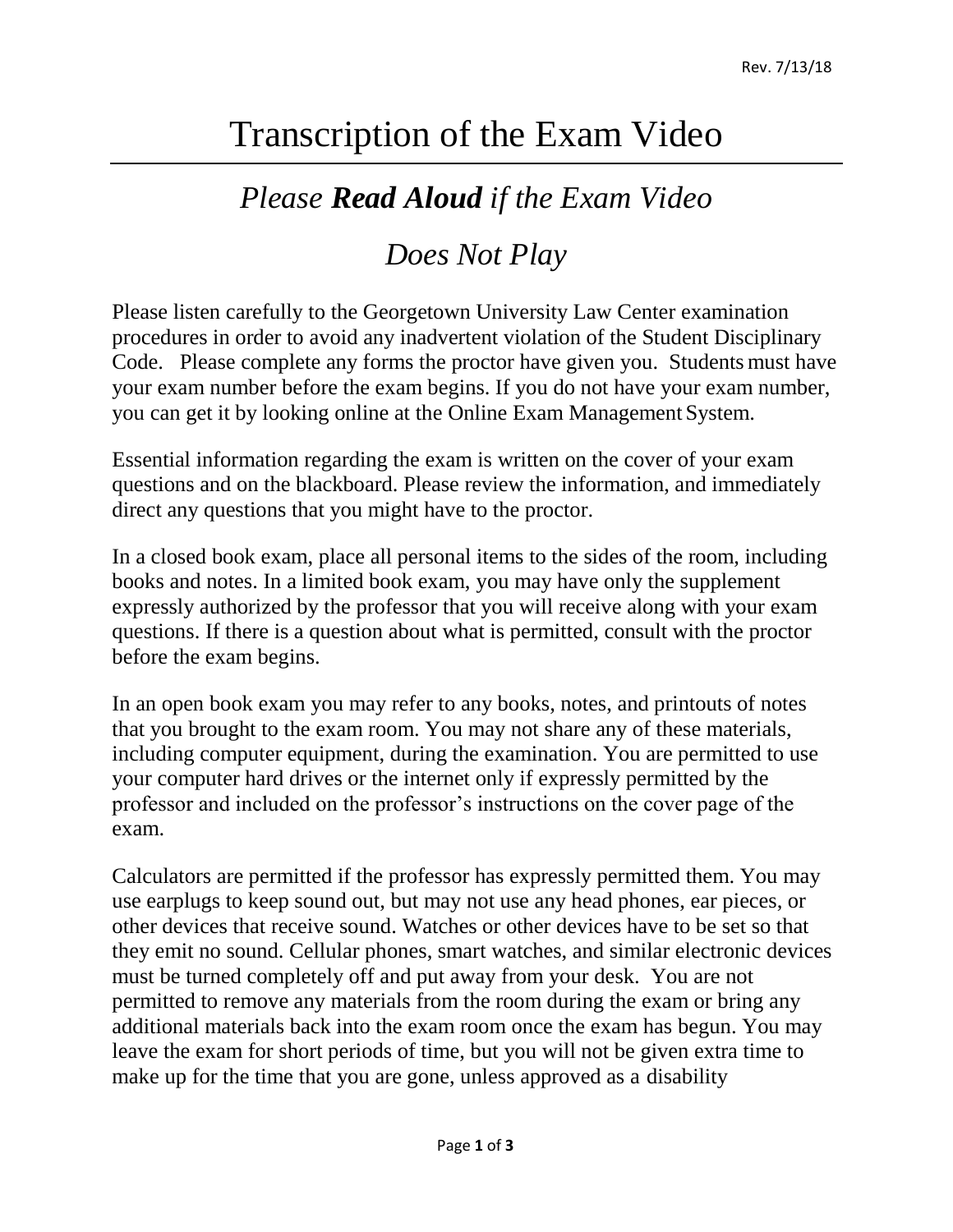accommodation. If you leave the room, do not discuss the exam with anyone, especially your professor, at any time.

When this video is finished, line up and receive your exam questions. Make sure you have your GoCard. If you do not you cannot get your questions and you must go to the Office of the Registrar to obtain an Exam Identity Verification Form in order to receive your exam questions.

Do not open your exam questions until the proctor tells you that you can begin.

Write your exam number for this examination on your exam books, the exam questions, and the scratch paper (only necessary if the professor(s) state they will accept the scratch paper). Your exam number is the only identifier that you should be using on your exams. Do not indicate, in any way your identity, to the professor and you should not use any identifiers as a writer on the exam prior to the official publication of course grades.

The official time of the exam will be kept by the proctor, using the clock that is in this exam room. It is your responsibility to ensure you are ready to start the exam when the proctor gives the signal.

Alert the proctor if you have a serious problem during the exam. If you become ill, have a problem with your computer, or experience some other serious situation, please alert the proctor immediately and follow the proctor's instructions. If you do not bring this problem to the attention of the proctor or to the Registrar during the exam, there will be no relief at a later time.

If a fire alarm sounds, you should assume that it is, an emergency and stop writing immediately. The proctor will announce and write on the board the time the exam has stopped. You want to leave the exam on the desk and exit the building. Remain close by so that when the emergency passes you can get back into the building and begin your exam. When you return to the room, do not restart the exam until the proctor announces that you may do so. The Registrar's Office will determine the amount of time that you will be given to make up for the lost time.

You will be given a 5 minute and a 2 minute warning prior to the end of this exam. When time is called you must stop writing immediately, stop scrolling on your computer or otherwise operating your computer. Once the 5 minute warning is given, please remain in your seat until the end of the exam. If you need to write your exam number on your exam after the time is called, wait and do that when you turn in your exam and you are at the proctor's desk. Failure to stop writing,